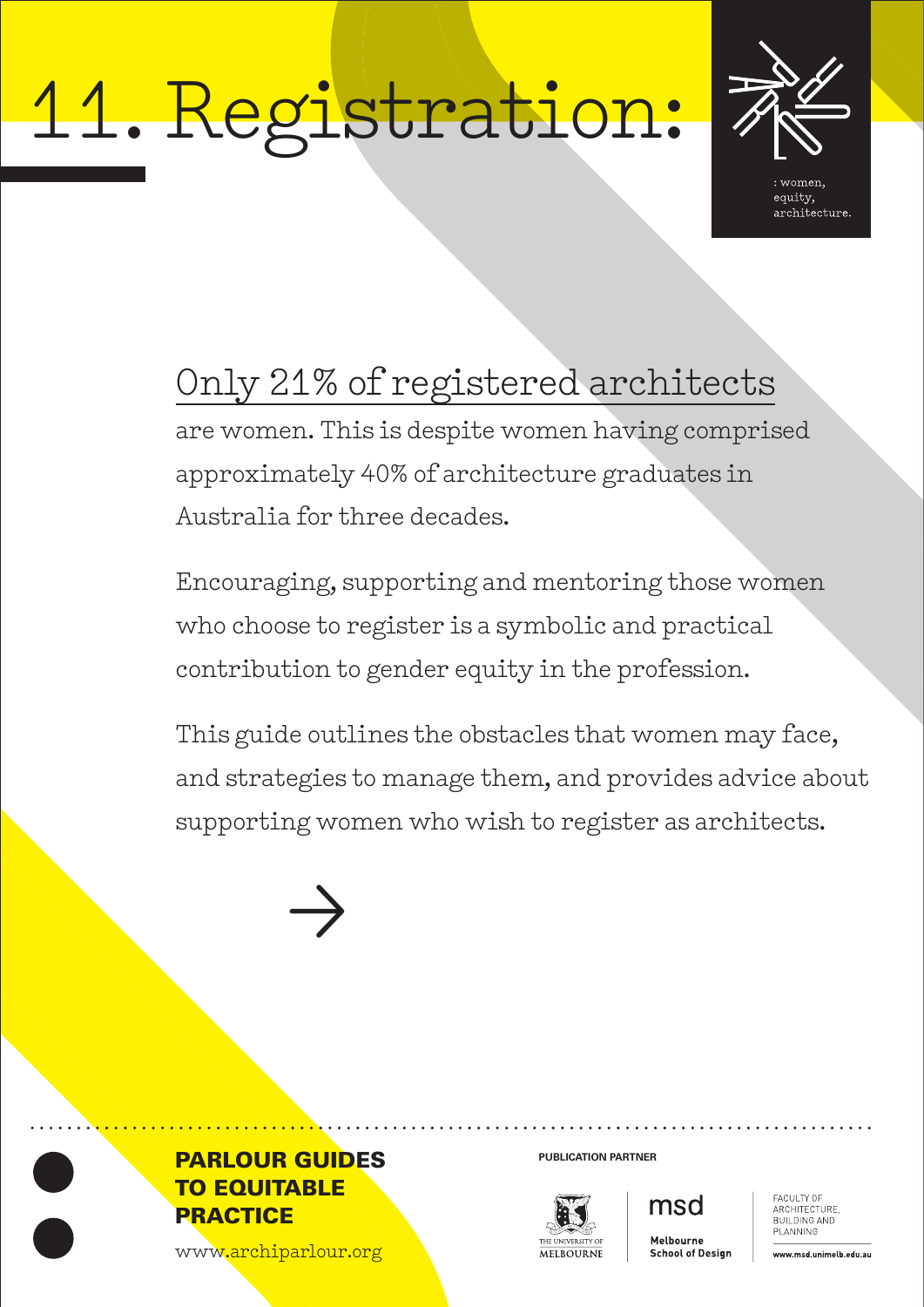

## Why get registered?

The term 'architect' is legally protected in Australia – only those who have registered are eligible to call themselves architects. Registration is partly a matter of consumer protection, ensuring that people calling themselves architects have the requisite skill and experience. But it is also one of the principal ways in which the profession defines itself, and one of the main measures of professional participation.

The advantages of registration are both symbolic and practical, and include the following:

- Registration provides formal recognition of skills, training and experience in the eyes of the public and the profession.
- The registration process offers learning and networking opportunities, and is an important early- to mid-career milestone.
- Registration enables an architect to set up her own practice.
- Being a registered architect gives access to many of the systems used to obtain and reward architectural work.
- Many leadership roles in the profession are only accessible to registered architects.
- Our research indicates that registered architects earn higher salaries.
- Last but not least, after years of study and work you can officially/legally call yourself an architect.

#### Obstacles to registration

Many people trained in architecture make a deliberate choice not to become registered, finding that it is not required in the kind of work they wish to do. But others experience particular obstacles.

The following impediments have been raised by participants in our research. Some of these affect women more than men, while others are experienced by both genders to some degree. It is important to be aware of these possible barriers, in order to be less restricted by them.

- The registration process can be difficult to manage alongside other commitments. This becomes more complex as candidates get older and accumulate more responsibilities.
- Taking time out of the workplace on parental leave and/or working part-time can make it harder to log the required hours.
- The cost of registering and maintaining registration (through continuing professional development and insurance costs) is cited as one of the more significant barriers to registration. These are particular factors for those on career breaks or parental leave.
- There is a perception that the longer you leave registration the harder it gets, and that nuanced experience can be an impediment rather than an asset.
- It can be difficult to obtain the required mix of experience, especially in practices that follow less traditional models, work in specialist areas or use non-standard contracts.
- Some people with international qualifications find the process for assessing and approving these qualifications to be particularly onerous.
- Worryingly, a number of respondents to the Parlour surveys had poor experiences of the registration process, particularly the interview, and some women cited examples of explicit gender-based discrimination.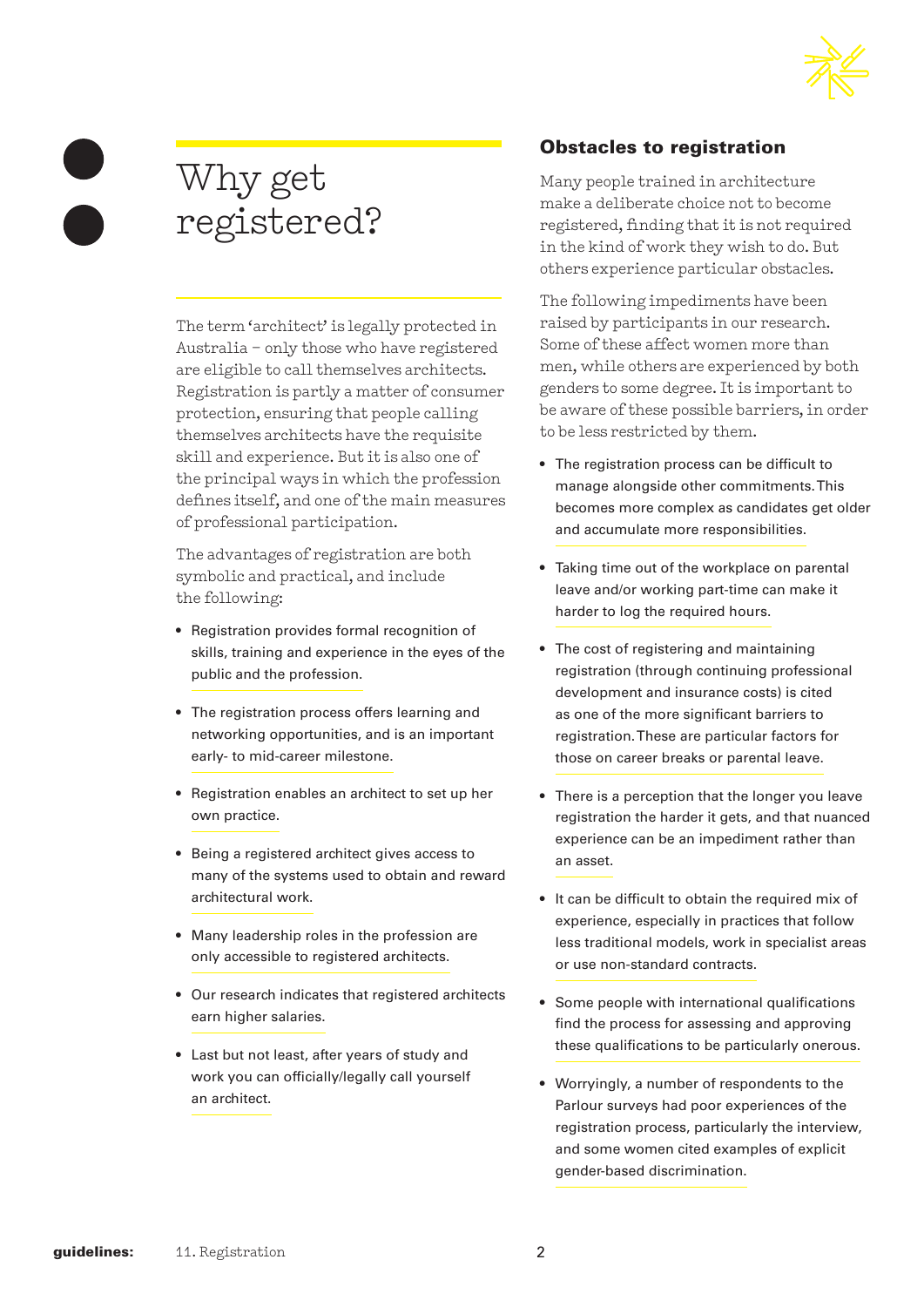

# Why does it matter?

Although there are mixed opinions about whether registration matters or not, it is an important indicator of professional participation and representation. Registered architects have better access to leadership positions in practice and the profession, and thereby to the places where reputations are made and influence achieved. The ability to use the title 'architect' is an important symbol of expertise and legitimacy. The fact that women are underrepresented in the ranks of registered architects mean they collectively carry less of the authority that this title confers.

Even as women are underrepresented among registered architects, registration figures also do not provide an accurate account of participation in the profession. For example, only half of the women who responded to the Parlour survey were registered, as compared to 70% of the men. Comparing census and registration figures generates almost identical figures, and reveals that almost a third of the architectural workforce is unregistered. This and other research suggests that many women and some men undertake the work of an architect to all intents and purposes, but are not legally entitled to call themselves architects. This also suggests that registration can be a 'pinch point' in women's careers.

#### **Practices**

Good businesses need good staff and recognise the benefits of supporting and encouraging professional growth and experience. They are proactive and plan for the future, and expect their employees to do the same. Supporting employees to become registered architects is part of this. A practice that supports its employees' career aspirations, whether for registration or something else, will enjoy a more satisfied, loyal and productive workforce.

#### Employees

Registration is seen as an important step in establishing your professional identity as an architect. Being a registered architect is likely to open up professional opportunities and also has a financial impact – the Architects Award identifies registration as a milestone to be recognised through an increase in salary.

Not registering restricts women's ability to become principals and partners of practices and to access traditional positions of influence.

#### The profession

Increasing the numbers of registered women also increases the number of women available to engage in decisionmaking and in the more high-profile aspects of the profession. Many of the profession's public and representational activities are restricted to registered architects – for example, eligibility for awards, participation in juries, committees and office-bearing roles in professional organisations. Such roles can only truly represent the diversity of the profession when the pool of potential candidates is also representative – and that means more registered women architects.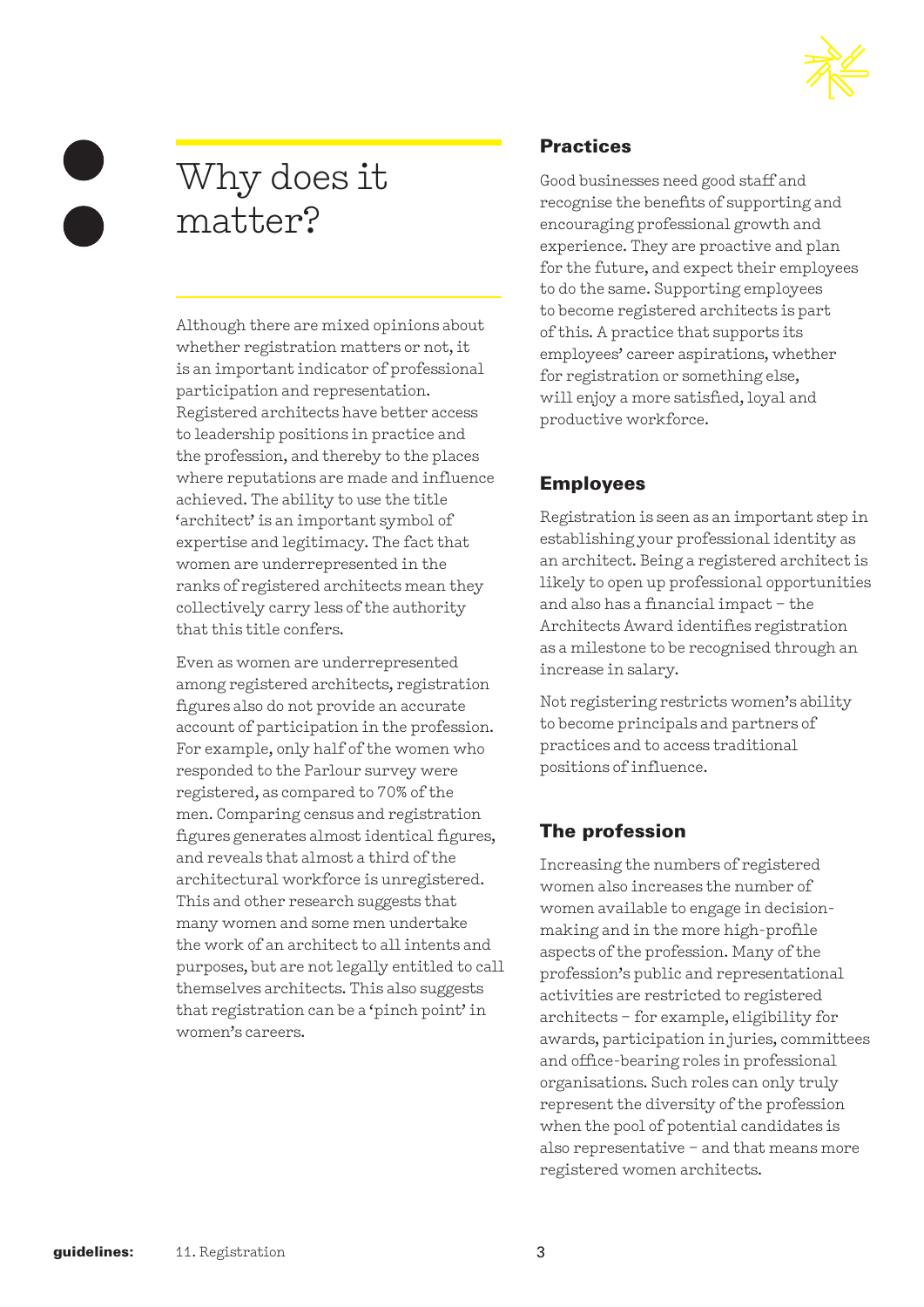

### What can we do?

The steps required to encourage and support women who choose to register are relatively clear and are similar for women and men. However, the conjunction of career and life cycles can mean that some women find it harder to attain registration. This needs to be planned for and strategised by both practices and employees.

Registration boards must be aware of and address the experiences of women who have been subject to overt and covert discrimination during the registration process and interview.

### Practices

Our research identifies wildly divergent responses to registration on the part of architectural practices in Australia. Some actively support and encourage graduates to become registered architects, some appear to be obstructive, while the others have difficulty giving employees the requisite mix of experience, even when they are supportive in principle. This last factor is partly because models of practice are changing in ways that are not always commensurate with the current registration system.

We advise all practices to support graduates who wish to become registered.

#### Be clear that your practice values registered architects.

Send clear messages that the practice supports and recognises the importance of registration.

- Celebrate those who achieve registration
- Encourage graduates to register, and show how the practice can support them.

#### Identify practical ways to support aspiring architects

All practices can support graduates through the registration process in some way. Resources available will depend on the size of the practice and its economic wellbeing, but all practices can offer some kind of support. Ensure employees are aware of the support available.

- Understand your obligations under the Architects Award. This includes provision for study leave for registration.
- Consider committing to pay for registration courses and examination fees if the employee is successful, plus ongoing yearly costs.
- Explore other types of support that are not financially onerous, but could make a difference. This could include allowing employees to use meeting rooms for study groups or pairing up an employee with a mentor who can give advice on how to reach the registration goal.
- Remember, simple things like giving employees an hour of work time at the end of each week to complete log sheets can be a real boost.
- Manage employees' roles and tasks to help them acquire the right mix of skills and experience.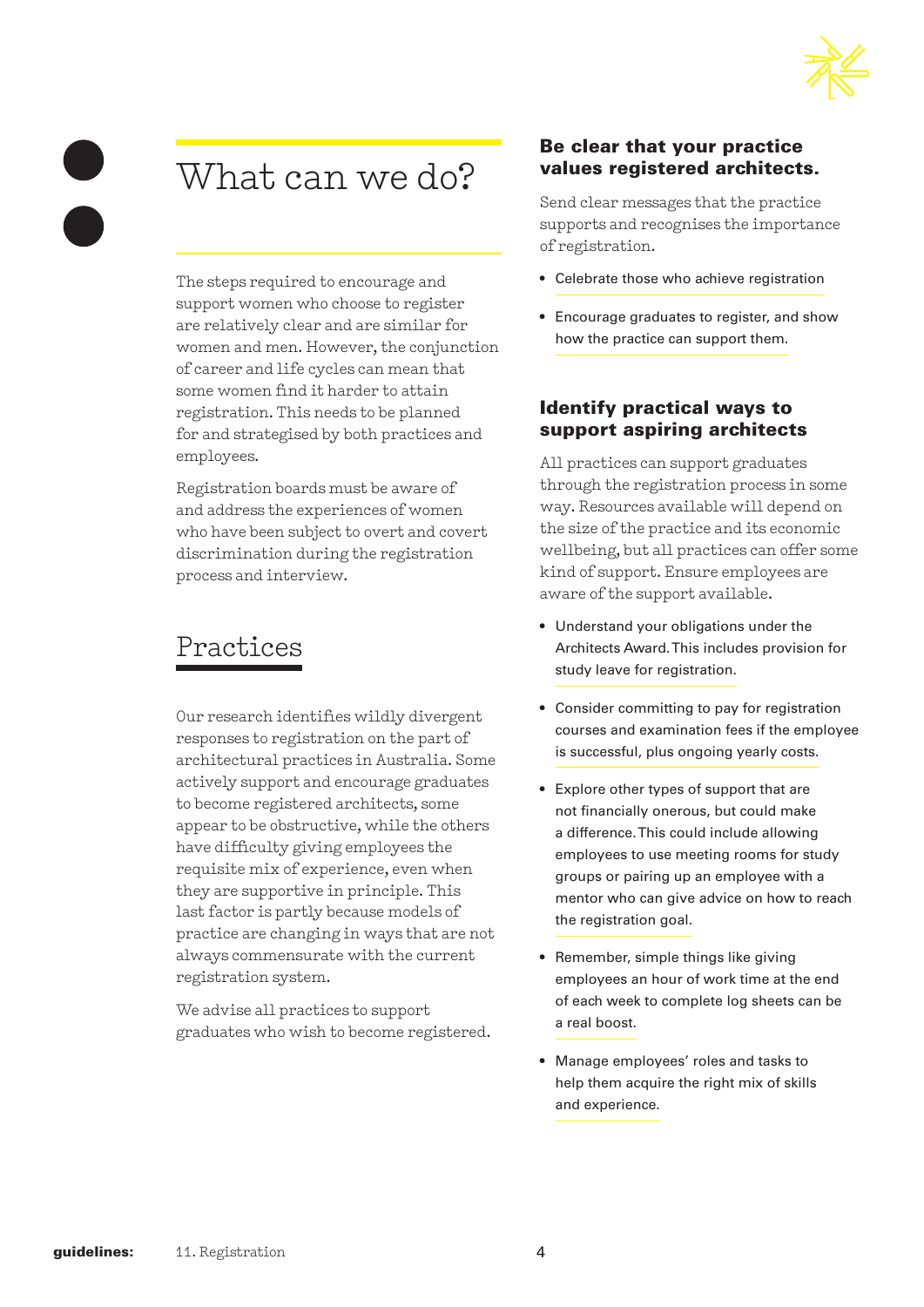

### Employees

Becoming a registered architect involves planning and work. Fortunately there is a clearly established process and a range of support programs available.

#### Think about timing

There can be a perception that those who don't register quickly, don't register at all. This need not be the case, but it is important to be aware that the registration process takes time and money, which can both be in short supply at different times in an architectural career.

- If possible, aim to get registered sooner rather than later, before the demands of registration have to compete with other non-architectural responsibilities and commitments (for example, the care of children or ageing parents), or the demands of a senior project role at work.
- Don't be put off by the comment, 'The longer you leave it, the harder it gets.' It's not impossible or even particularly uncommon to register many years after graduation. Remember, the registration process is intended to test competence, which tends to increase with experience.
- Remember that, depending on your jurisdiction, it is often possible to register and then transfer into a 'non-practising' category. This theoretically enables those who leave the workforce temporarily (such as for parental leave or long-term travel) to maintain and later 're-activate' their professional status at lower cost. The actual process can be complicated, so check out the situation in your state or territory.
- Remember, it's often easier to transfer a completed registration between states, rather than transferring partway through the process.

#### Get started

Knowing what you need to do and the steps to achieve it is an important start.

- Familiarise yourself with the formal steps involved in registration (logged hours, examination and interview) and find out more about supplemental activities such as undertaking Practice of Architecture Learning Series (PALS) modules and attending tutorials.
- Download the National Competency Standards in Architecture (NCSA) logbook information and log sheets. It costs nothing and it can be helpful to see exactly what's involved. It's also a good way to check the diversity of the work experience you already have and identify where you may need to beef up your hours.
- Check what resources are available in your area, or look for online resources that can be accessed at a time convenient for you.

#### Discuss your interest and the support you need with your employer

Highlighting your interest in registration with your employer is an important way to test the waters and support levels.

- Raise registration as something you plan to do and initiate a conversation about how the office can help you.
- Find out how your practice supports registration. Does it offer financial support, study support or mentoring?
- Be aware that the Architects Award includes provisions for time off to study for registration and attend the exam.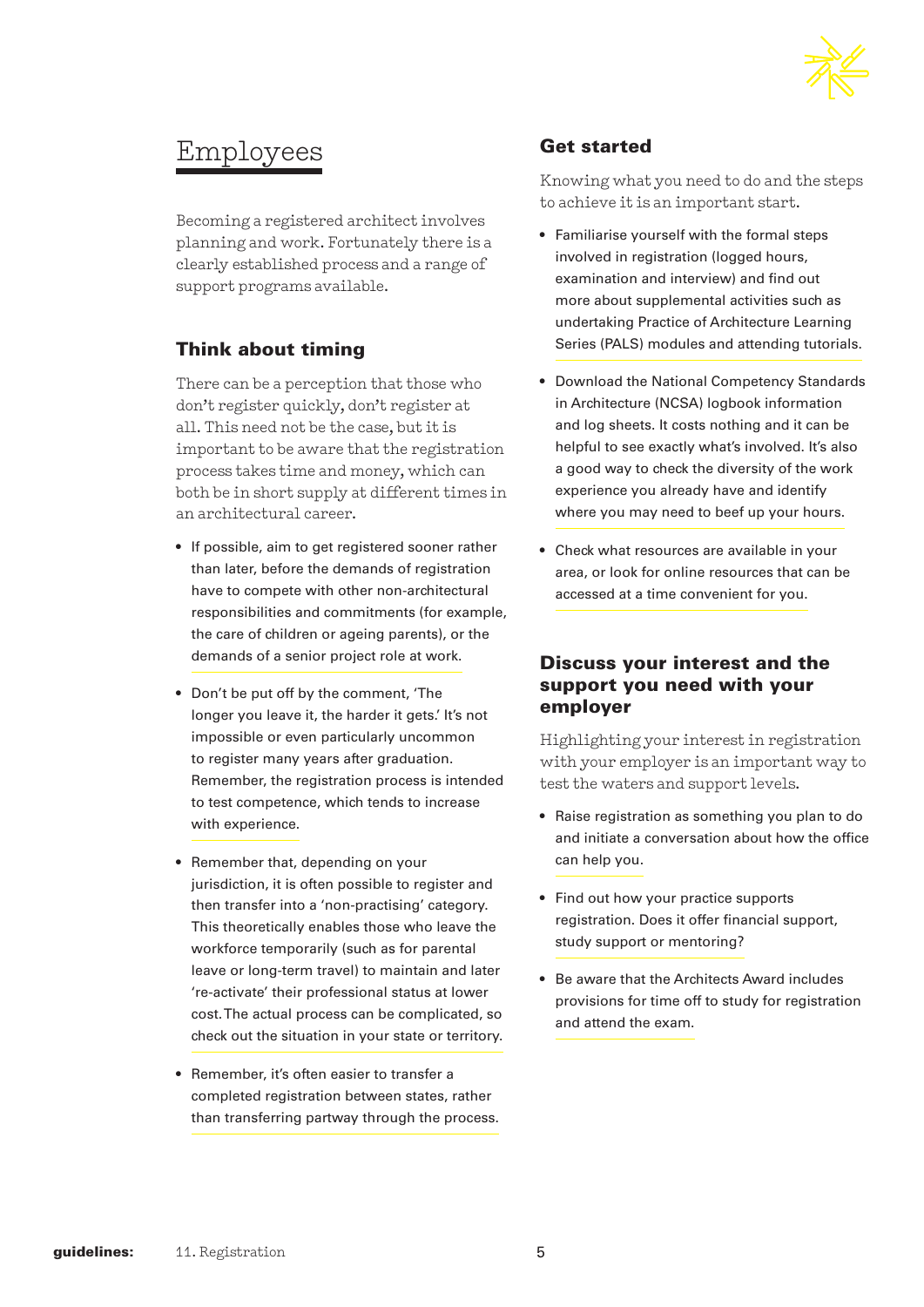

#### Strategise to gain the right mix of experience

Ensure you have the appropriate range of experience – remember that it can be difficult to log the requisite hours in certain categories, particularly in contract administration. Be inventive about how this could be achieved.

- Discuss the kind of experience you need with the practice director or principal responsible for employee management, and explore how you can best achieve this.
- If you are finding it difficult to get the right mix of experience, find colleagues who have navigated the challenges of registering within your workplace, and ask them for tips – they can often identify some of the obstacles for you and they may have negotiated solutions that you can use.
- If your practice is unable to provide an adequate mix of experience, discuss this with the directors. Is there a way they can help? For example, could they facilitate you gaining experience in another practice in their network?
- Consider working in a range of types and scales of practices early in your career to gain the mix of experience.

#### Don't be intimidated

Experienced practitioners who have delayed registration can find the process daunting for specific reasons. They may be undertaking courses with people many years their junior, including employees and former students. In these cases, the risk of losing face by failing the registration process is significantly higher. There's no way around it – it can be difficult and intimidating to return to a situation where you are subject to the professional power and judgment of others. Some strategies include making extensive use of online resources or finding a colleague in a similar career or life stage to attend with you.

#### Buddy up: form a study group

It's worth tapping into additional support by forming a study group with people attempting registration. Study groups may be formal (such as those organised in a large practice, or by professional bodies) or rely on informal networks. Both offer a way to extend your knowledge and confidence, plus practical assistance in testing one another. Having access to those who have recently registered can also be a boost.

#### Approach the interview with confidence

The interview (APE Part 3) is the final step in registration, and it's not just a formality. During the interview, two experienced practitioners will discuss projects recorded in the log book, statement material and hypothetical scenarios with the candidate. While diversity is improving, it's still not uncommon for both interviewers to be men.

- Ask if senior members of your office, or someone from your wider network, could conduct a dummy run for you.
- You should expect the interview to be run in a professional and respectful manner. If you have any reservations about your interview on these grounds, you should contact the relevant Architects Registration Board immediately and outline your concerns.

### The profession

The fact that some women report facing overt discrimination in the interview process is a cause for serious concern. It is critical that this is acknowledged and addressed by the registration boards. Boards should also consider the other obstacles to registration and explore ways to address these.